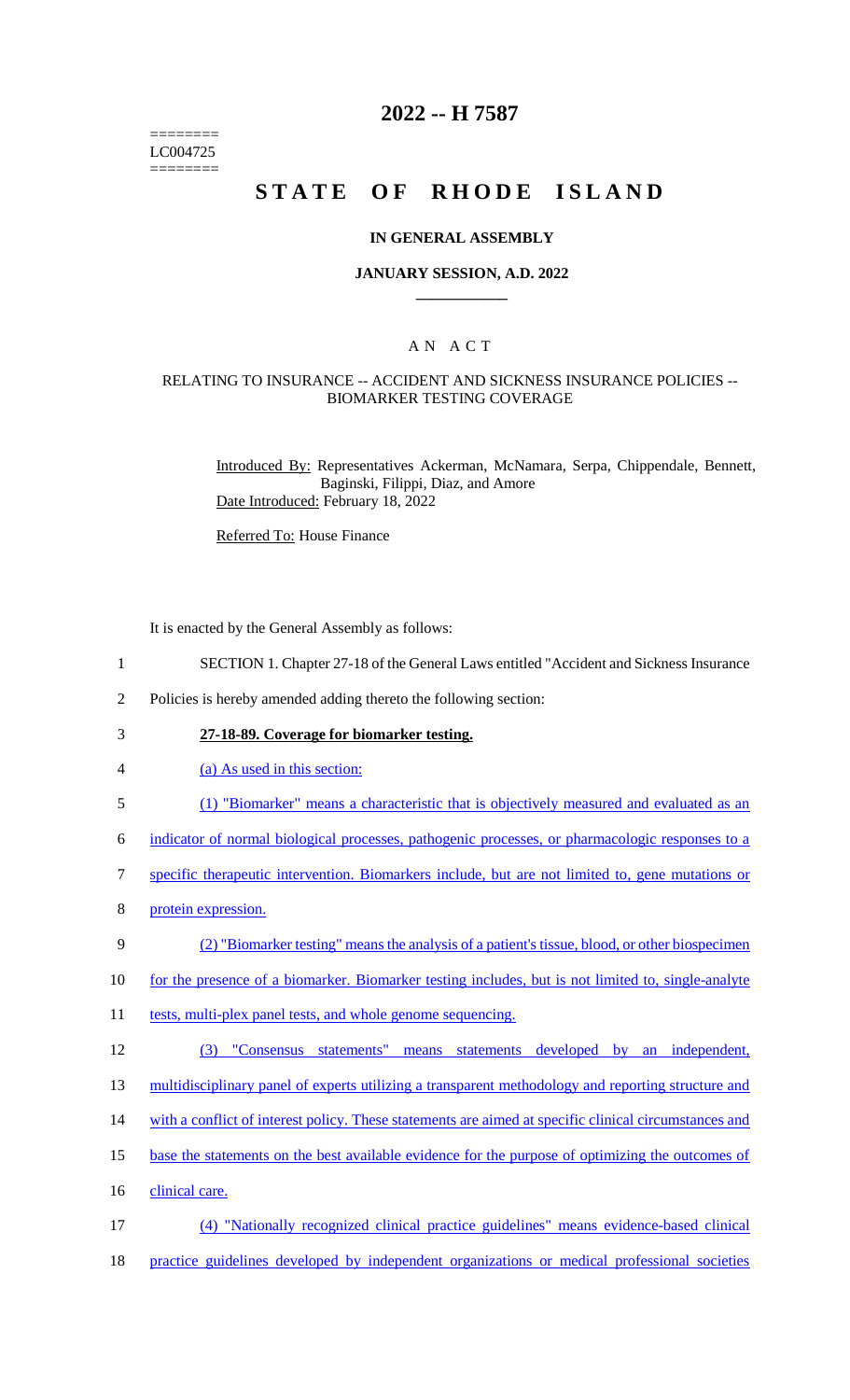1 utilizing a transparent methodology and reporting structure and with a conflict of interest policy. Clinical practice guidelines establish standards of care informed by a systematic review of evidence and an assessment of the benefits and costs of alternative care options and include recommendations intended to optimize patient care. (b) Every individual or group health insurance contract, or every individual or group hospital or medical expense insurance policy, plan, or group policy delivered, issued for delivery, or renewed in this state on or after January 1, 2023, shall provide coverage for the services of biomarker testing in accordance with each health insurer's respective principles and mechanisms of reimbursement, credentialing, and contracting. Biomarker testing must be covered for the purposes of diagnosis, treatment, appropriate management, or ongoing monitoring of an enrollee's 11 disease or condition when the test is supported by medical and scientific evidence, including, but not limited to: (1) Labeled indications for an FDA-approved or -cleared test or indicated tests for an FDA-14 approved drug; (2) Centers for Medicare and Medicaid Services ("CMS") National Coverage 16 Determinations or Medicare Administrative Contractor ("MAC") Local Coverage Determinations;  $17 \quad or$  (3) Nationally recognized clinical practice guidelines and consensus statements. (c) Coverage as defined in subsection (b) of this section shall be provided in a manner that 20 limits disruptions in care including the need for multiple biopsies or biospecimen samples. (d) The patient and prescribing practitioner shall have access to clear, readily accessible, 22 and convenient processes to request an exception to a coverage policy of a health insurer, nonprofit health service plan, and health maintenance organization. The process shall be made readily accessible on the health insurers', nonprofit health service plans', or health maintenance organizations' website. SECTION 2. Chapter 27-19 of the General Laws entitled "Nonprofit Hospital Service Corporations" is hereby amended by adding thereto the following section: **27-19-81. Coverage for biomarker testing.** 29 (a) As used in this section: (1) "Biomarker" means a characteristic that is objectively measured and evaluated as an 31 indicator of normal biological processes, pathogenic processes, or pharmacologic responses to a specific therapeutic intervention. Biomarkers include but are not limited to gene mutations or protein expression. (2) "Biomarker testing" is the analysis of a patient's tissue, blood, or other biospecimen for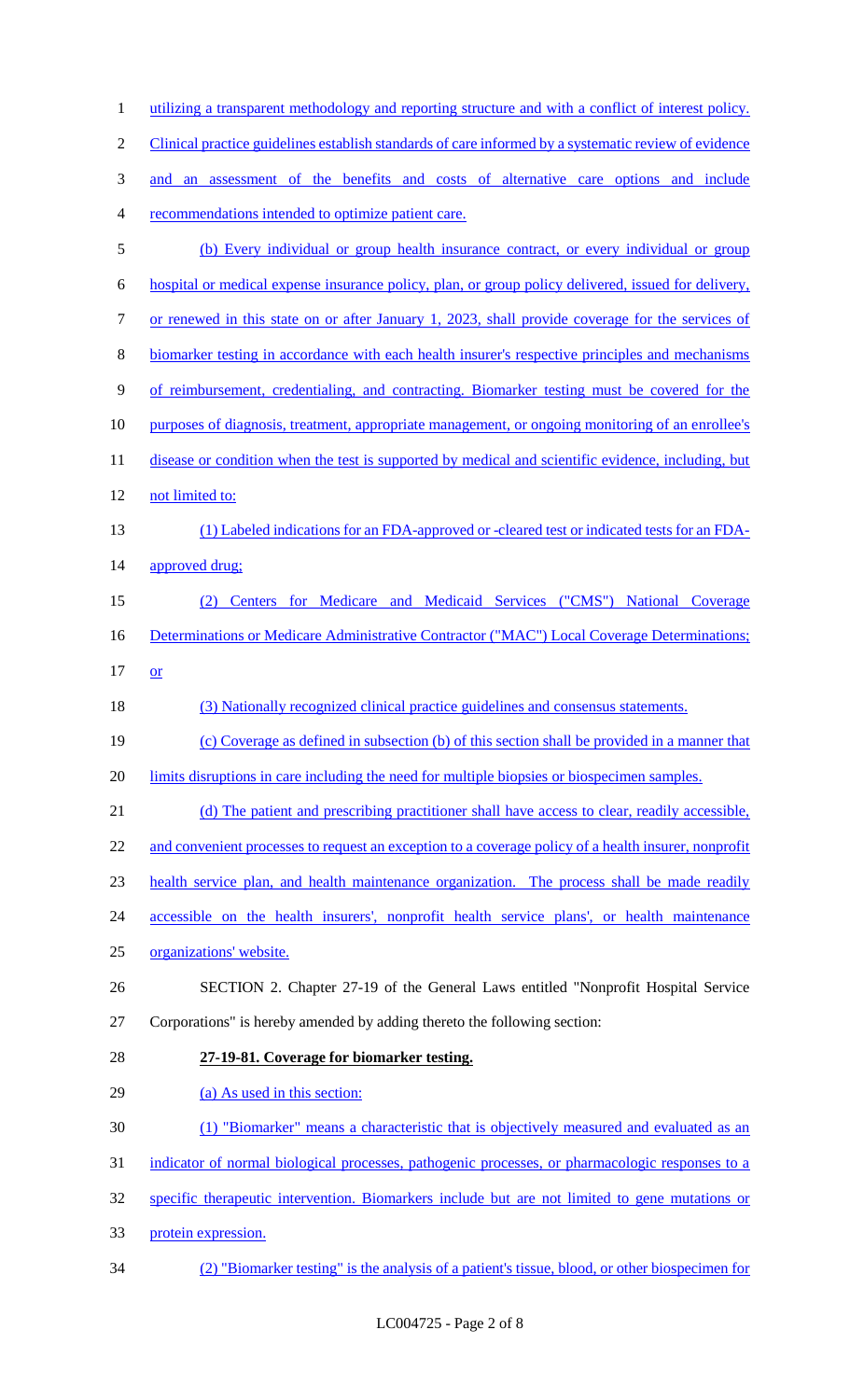1 the presence of a biomarker. Biomarker testing includes but is not limited to single-analyte tests,

2 multi-plex panel tests, and whole genome sequencing.

3 (3) "Consensus statements" as used here are statements developed by an independent, 4 multidisciplinary panel of experts utilizing a transparent methodology and reporting structure and 5 with a conflict of interest policy. These statements are aimed at specific clinical circumstances and 6 base the statements on the best available evidence for the purpose of optimizing the outcomes of 7 clinical care. 8 (4) "Nationally recognized clinical practice guidelines" as used here are evidence-based 9 clinical practice guidelines developed by independent organizations or medical professional 10 societies utilizing a transparent methodology and reporting structure and with a conflict of interest 11 policy. Clinical practice guidelines establish standards of care informed by a systematic review of 12 evidence and an assessment of the benefits and costs of alternative care options and include 13 recommendations intended to optimize patient care. 14 (b) Every individual or group health insurance contract, or every individual or group 15 hospital or medical expense insurance policy, plan, or group policy delivered, issued for delivery, 16 or renewed in this state on or after January 1, 2023, shall provide coverage for the services of 17 biomarker testing in accordance with each health insurer's respective principles and mechanisms 18 of reimbursement, credentialing, and contracting. Biomarker testing must be covered for the 19 purposes of diagnosis, treatment, appropriate management, or ongoing monitoring of an enrollee's 20 disease or condition when the test is supported by medical and scientific evidence, including, but 21 not limited to: 22 (1) Labeled indications for an FDA-approved or -cleared test or indicated tests for an FDA-23 approved drug; 24 (2) Centers for Medicare and Medicaid Services ("CMS") National Coverage 25 Determinations or Medicare Administrative Contractor ("MAC") Local Coverage Determinations; 26 or 27 (3) Nationally recognized clinical practice guidelines and consensus statements. 28 (c) Coverage as defined in subsection (b) is provided in a manner that limits disruptions in 29 care including the need for multiple biopsies or biospecimen samples. 30 (d) The patient and prescribing practitioner shall have access to clear, readily accessible, 31 and convenient processes to request an exception to a coverage policy of a health insurer, nonprofit 32 health service plan, and health maintenance organization. The process shall be made readily 33 accessible on the health insurers', nonprofit health service plans', or health maintenance 34 organizations' website.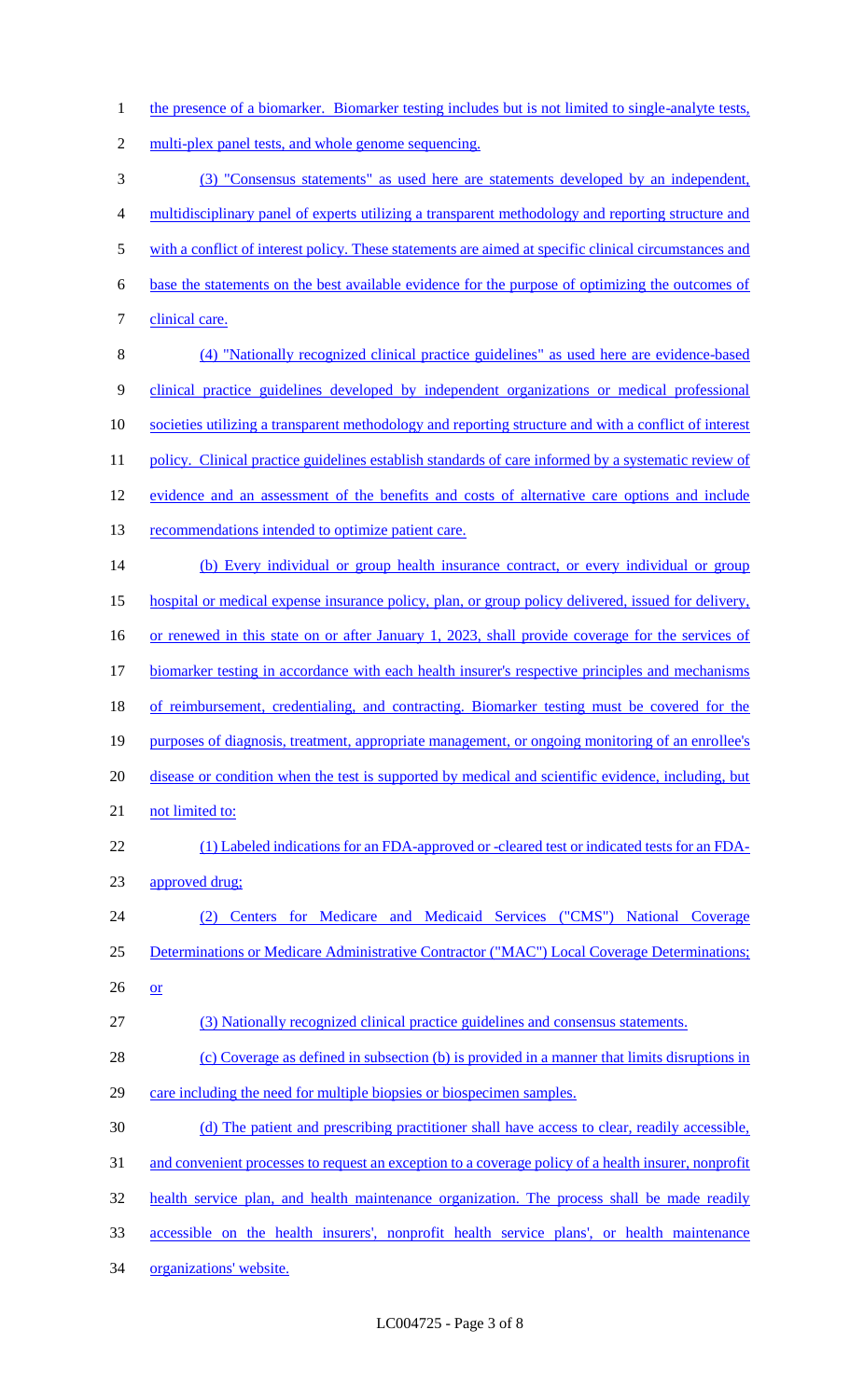SECTION 3. Chapter 27-20 of the General Laws entitled "Nonprofit Medical Service Corporations" is hereby amended by adding thereto the following section: **27-20-77. Coverage for biomarker testing.** (a) As used in this section: (1) "Biomarker" means a characteristic that is objectively measured and evaluated as an indicator of normal biological processes, pathogenic processes, or pharmacologic responses to a specific therapeutic intervention. Biomarkers include, but are not limited to, gene mutations or protein expression. (2) "Biomarker testing" is the analysis of a patient's tissue, blood, or other biospecimen for 10 the presence of a biomarker. Biomarker testing includes, but is not limited to, single-analyte tests, 11 multi-plex panel tests, and whole genome sequencing. (3) "Consensus statements" as used here are statements developed by an independent, 13 multidisciplinary panel of experts utilizing a transparent methodology and reporting structure and 14 with a conflict of interest policy. These statements are aimed at specific clinical circumstances and base the statements on the best available evidence for the purpose of optimizing the outcomes of 16 clinical care. (4) "Nationally recognized clinical practice guidelines" as used here are evidence-based clinical practice guidelines developed by independent organizations or medical professional societies utilizing a transparent methodology and reporting structure and with a conflict of interest policy. Clinical practice guidelines establish standards of care informed by a systematic review of evidence and an assessment of the benefits and costs of alternative care options and include 22 recommendations intended to optimize patient care. (b) Every individual or group health insurance contract, or every individual or group 24 hospital or medical expense insurance policy, plan, or group policy delivered, issued for delivery, or renewed in this state on or after January 1, 2023, shall provide coverage for the services of 26 biomarker testing in accordance with each health insurer's respective principles and mechanisms of reimbursement, credentialing, and contracting. Biomarker testing must be covered for the 28 purposes of diagnosis, treatment, appropriate management, or ongoing monitoring of an enrollee's 29 disease or condition when the test is supported by medical and scientific evidence, including, but not limited to: (1) Labeled indications for an FDA-approved or -cleared test or indicated tests for an FDA- approved drug; (2) Centers for Medicare and Medicaid Services ("CMS") National Coverage 34 Determinations or Medicare Administrative Contractor ("MAC") Local Coverage Determinations;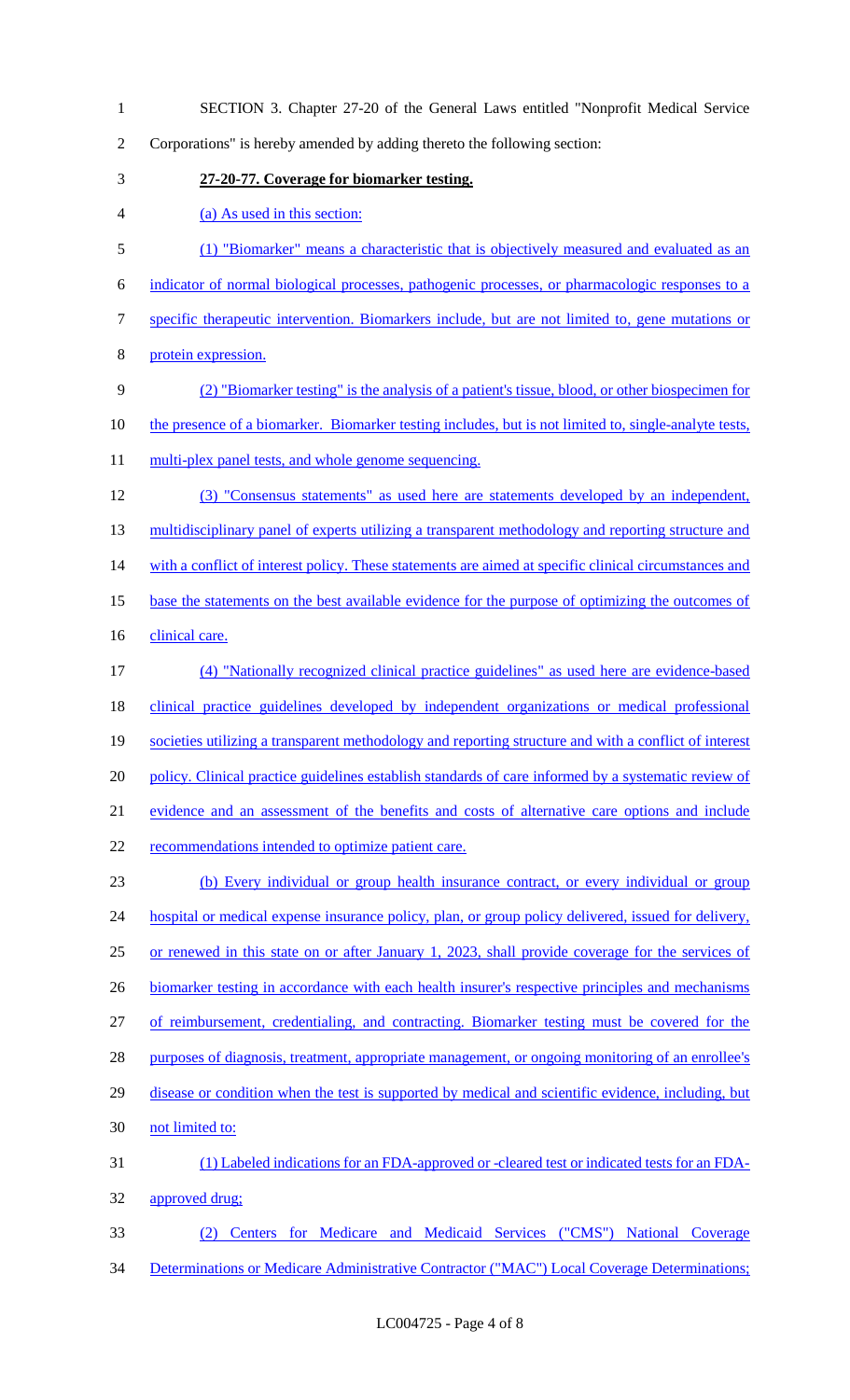$1 \quad \underline{\text{or}}$ 

| $\overline{2}$ | (3) Nationally recognized clinical practice guidelines and consensus statements.                      |
|----------------|-------------------------------------------------------------------------------------------------------|
| 3              | (c) Coverage as defined in subsection (b) is provided in a manner that limits disruptions in          |
| $\overline{4}$ | care including the need for multiple biopsies or biospecimen samples.                                 |
| 5              | (d) The patient and prescribing practitioner shall have access to clear, readily accessible,          |
| 6              | and convenient processes to request an exception to a coverage policy of a health insurer, nonprofit  |
| $\tau$         | health service plan, and health maintenance organization. The process shall be made readily           |
| $8\,$          | accessible on the health insurers', nonprofit health service plans', or health maintenance            |
| 9              | organizations' website.                                                                               |
| 10             | SECTION 4. Chapter 27-41 of the General Laws entitled "Health Maintenance                             |
| 11             | Organizations" is hereby amended by adding thereto the following section:                             |
| 12             | 27-41-94. Coverage for biomarker testing.                                                             |
| 13             | (a) As used in this section:                                                                          |
| 14             | (1) "Biomarker" means a characteristic that is objectively measured and evaluated as an               |
| 15             | indicator of normal biological processes, pathogenic processes, or pharmacologic responses to a       |
| 16             | specific therapeutic intervention. Biomarkers include but are not limited to gene mutations or        |
| 17             | protein expression.                                                                                   |
| 18             | (2) "Biomarker testing" is the analysis of a patient's tissue, blood, or other biospecimen for        |
| 19             | the presence of a biomarker. Biomarker testing includes, but is not limited to, single-analyte tests, |
| 20             | multi-plex panel tests, and whole genome sequencing.                                                  |
| 21             | (3) "Consensus statements" as used here are statements developed by an independent,                   |
| 22             | multidisciplinary panel of experts utilizing a transparent methodology and reporting structure and    |
| 23             | with a conflict of interest policy. These statements are aimed at specific clinical circumstances and |
| 24             | base the statements on the best available evidence for the purpose of optimizing the outcomes of      |
| 25             | clinical care.                                                                                        |
| 26             | (4) "Nationally recognized clinical practice guidelines" as used here are evidence-based              |
| 27             | clinical practice guidelines developed by independent organizations or medical professional           |
| 28             | societies utilizing a transparent methodology and reporting structure and with a conflict of interest |
| 29             | policy. Clinical practice guidelines establish standards of care informed by a systematic review of   |
| 30             | evidence and an assessment of the benefits and costs of alternative care options and include          |
| 31             | recommendations intended to optimize patient care.                                                    |
| 32             | (b) Every individual or group health insurance contract, or every individual or group                 |
| 33             | hospital or medical expense insurance policy, plan, or group policy delivered, issued for delivery,   |
| 34             | or renewed in this state on or after January 1, 2023, shall provide coverage for the services of      |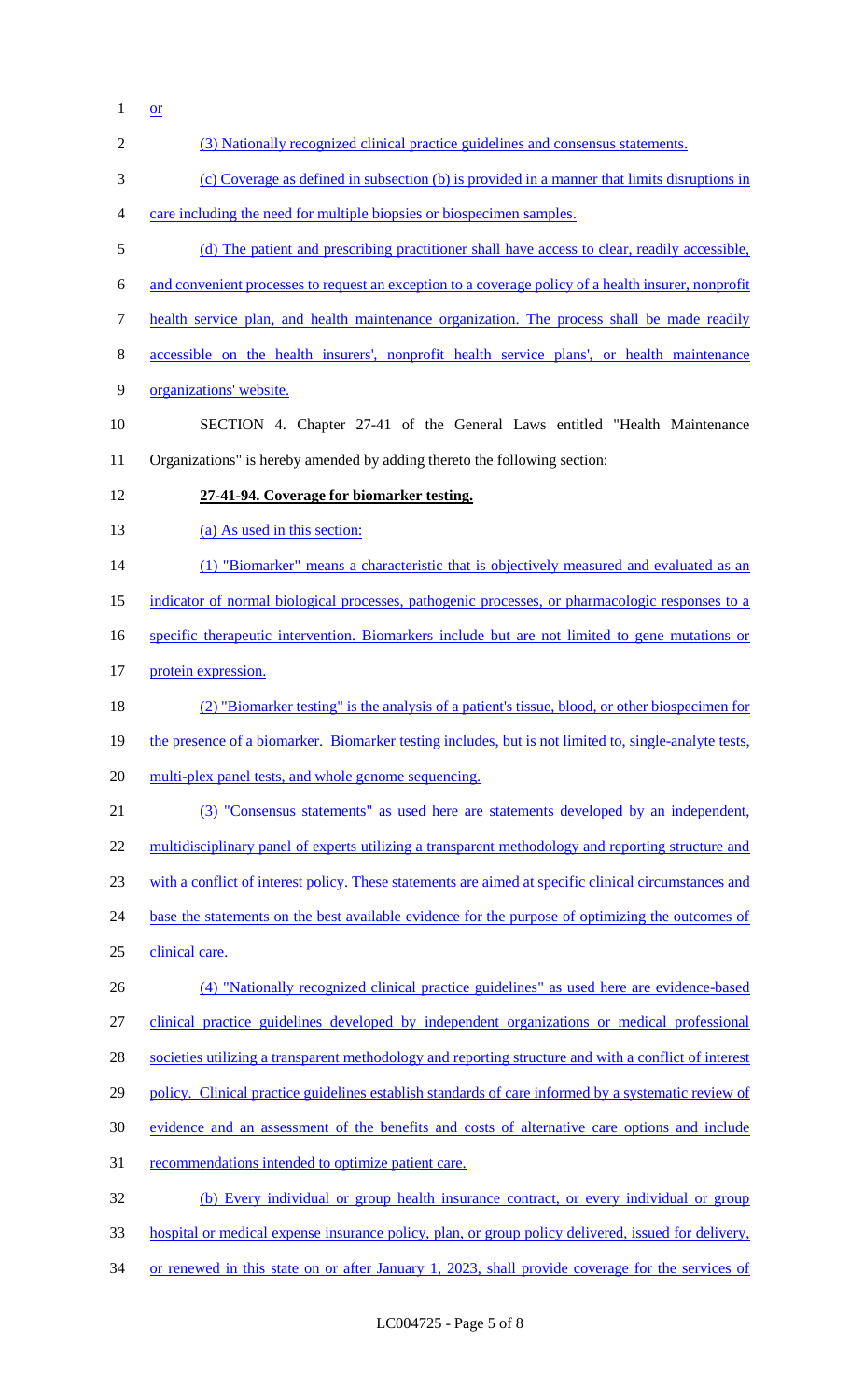| $\mathbf{1}$   | biomarker testing in accordance with each health insurer's respective principles and mechanisms      |
|----------------|------------------------------------------------------------------------------------------------------|
| $\overline{2}$ | of reimbursement, credentialing, and contracting. Biomarker testing must be covered for the          |
| 3              | purposes of diagnosis, treatment, appropriate management, or ongoing monitoring of an enrollee's     |
| 4              | disease or condition when the test is supported by medical and scientific evidence, including, but   |
| 5              | not limited to:                                                                                      |
| 6              | (1) Labeled indications for an FDA-approved or -cleared test or indicated tests for an FDA-          |
| 7              | approved drug;                                                                                       |
| 8              | Centers for Medicare and Medicaid Services ("CMS") National Coverage                                 |
| 9              | Determinations or Medicare Administrative Contractor ("MAC") Local Coverage Determinations;          |
| 10             | or                                                                                                   |
| 11             | (3) Nationally recognized clinical practice guidelines and consensus statements.                     |
| 12             | (c) Coverage as defined in subsection (b) is provided in a manner that limits disruptions in         |
| 13             | care including the need for multiple biopsies or biospecimen samples.                                |
| 14             | (d) The patient and prescribing practitioner shall have access to clear, readily accessible,         |
| 15             | and convenient processes to request an exception to a coverage policy of a health insurer, nonprofit |
| 16             | health service plan, and health maintenance organization. The process shall be made readily          |
| 17             | accessible on the health insurers', nonprofit health service plans', or health maintenance           |
| 18             | organizations' website.                                                                              |
| 19             | SECTION 5. Chapter 40-8.4 of the General Laws entitled "Health Care for Families" is                 |
| 20             | hereby amended by adding thereto the following section:                                              |
| 21             | 40-8.4-21. Coverage for biomarker testing.                                                           |
| 22             | (a) No later than January 1, 2023, the executive office of health and human services                 |
| 23             | (EOHHS) shall apply for the appropriate federal approval to provide Medicaid beneficiaries           |
| 24             | coverage for biomarker testing, as defined and described pursuant to the provisions of §§ 27-18-     |
| 25             | 89, 27-19-81, 27-20-77 and 27-41-94, for inclusion in the Rhode Island medical assistance program    |
| 26             | (Medicaid program).                                                                                  |
| 27             | (b) Biomarker testing shall be covered for the purposes of diagnosis, treatment, appropriate         |
| 28             | management, or ongoing monitoring of an enrollee's disease or condition when the test is supported   |
| 29             | by medical and scientific evidence, including, but not limited to:                                   |
| 30             | (1) Labeled indications for an FDA-approved or -cleared test or indicated tests for an FDA-          |
| 31             | approved drug;                                                                                       |
| 32             | Centers for Medicare and Medicaid Services ("CMS")<br><b>National Coverage</b>                       |
| 33             | Determinations or Medicare Administrative Contractor ("MAC") Local Coverage Determinations;          |
| 34             | <b>or</b>                                                                                            |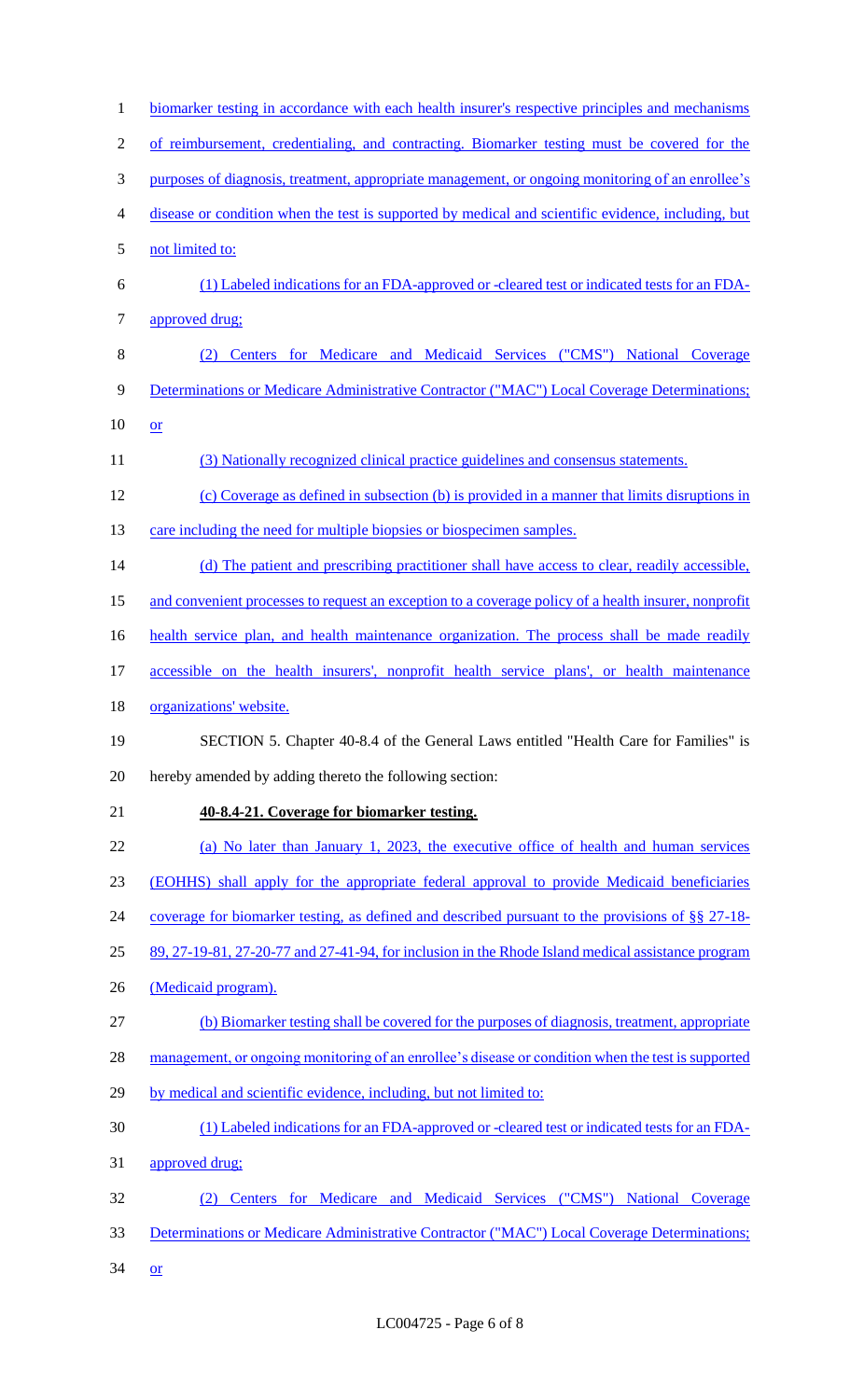- (3) Nationally recognized clinical practice guidelines and consensus statements.
- (c) Risk-bearing entities contracted to the Rhode Island medical assistance program
- ("Medicaid program") to deliver services to beneficiaries shall provide biomarker testing at the
- same scope, duration and frequency as the Medicaid program otherwise provides to enrollees.
- (d) The enrollee and participating provider shall have access to clear, readily accessible,
- and convenient processes to request an exception to a coverage policy of the Rhode Island medical
- assistance program ("Medicaid program") or by risk-bearing entities contracted to the Rhode Island
- 8 medical assistance program ("Medicaid program"). The process shall be made readily accessible to
- all participating providers and enrollees online.
- SECTION 6. This act shall take effect upon passage.

======== LC004725 ========